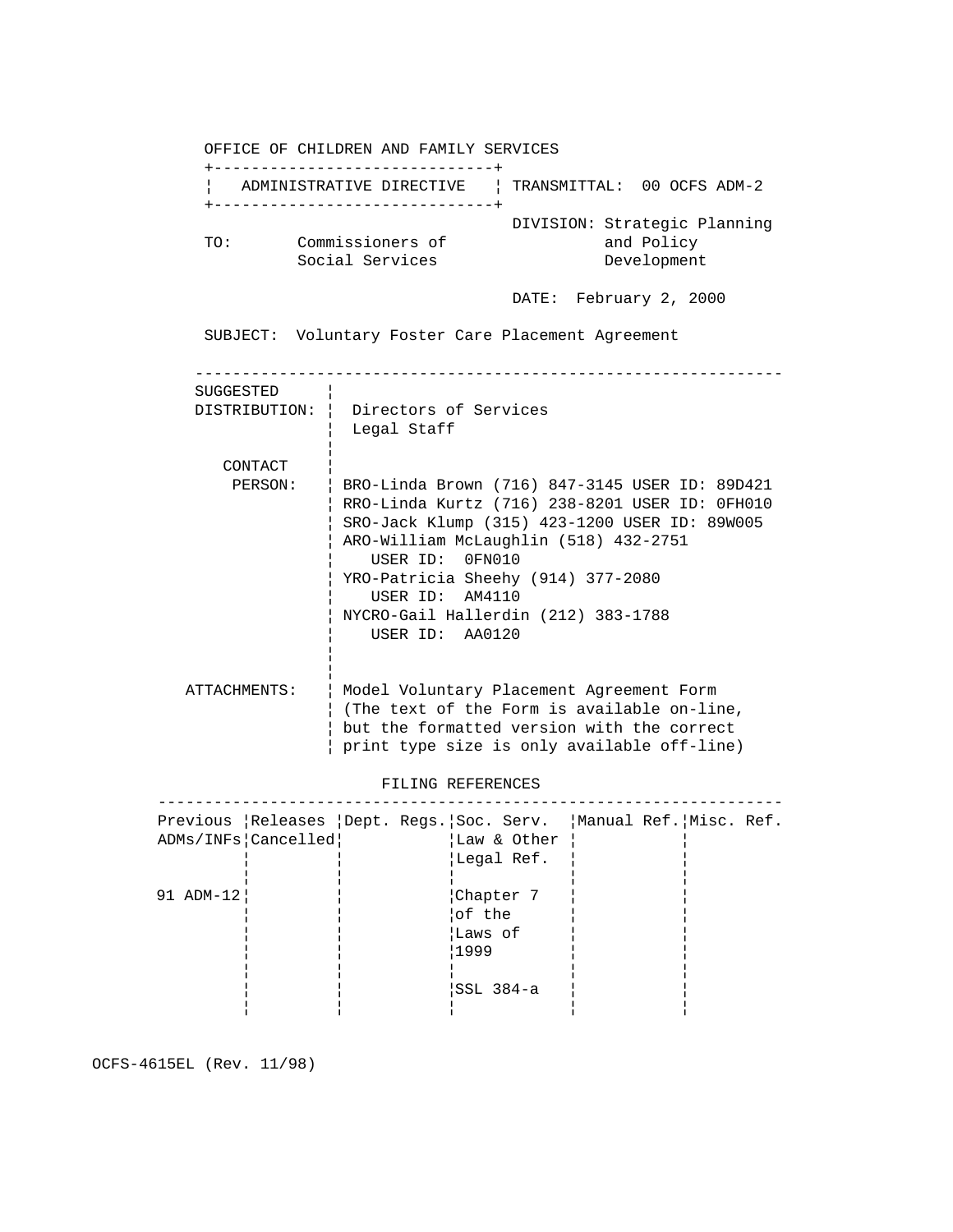Date February 2, 2000

Trans. No. 00 OCFS ADM-2 **Page No. 2** Page No. 2

## I. PURPOSE

 The purpose of this directive is to inform you of an amendment that must be made to voluntary placement agreements between parents or guardians and social services districts to whom the parents or guardians voluntarily transfer the care and custody of their  $child$ (ren). Chapter 7 of the Laws of 1999, which implements numerous federal provisions contained in the Adoption and Safe Families Act (ASFA), requires that voluntary placement agreements be amended to provide notice to parents or guardians "that if the child remains in foster care for fifteen of the most recent twenty two months, the agency may be required by law to terminate parental rights."

## II. BACKGROUND

 91 ADM-12, "Foster Care: Voluntary Placement Agreement Instrument" outlined the legal requirements that needed to be contained in a voluntary placement agreement instrument between a social services district and parents/guardians. In addition, 91 ADM-12 had a Model Voluntary Placement Agreement Form as an attachment. This directive updates the Model Voluntary Placement Agreement Instrument to add language, as required by Chapter 7 of the Laws of 1999, that informs parents of the 15/22 month termination provision.

 Chapter 7 also mandates that for Court petitions, required by Section 358-a of the Social Service Law for voluntary placements of a duration of more than 30 days, bold print notice of the 15/22 month termination provision be included. Such bold print notice has been inserted by the Office of Court Administration into its 358-a petitions that we previously posted in template form on the CONNECTIONS public folder entitled ASFA - Family Court Forms.

## III. PROGRAM IMPLICATIONS

 The Voluntary Placement Agreement Instrument should have certain categories of information including the terms of the placement, the responsibility of the parents, the responsibility of the Commissioner, supportive services available, etc. The Model Voluntary Placement Agreement has been amended in the "Responsibilities of Parents" section to include the 15/22 month language.

 Additionally, the Model Voluntary Placement Agreement has been amended to use the term "permanency hearings" to replace "foster care review hearings" and make clear that such hearings are held within 12 months.

 The "Right to a Fair Hearing" section has been amended to better reflect a parent or guardian's legal rights, as well as to provide the correct name and address of the entity to which a person would direct a request for a hearing.